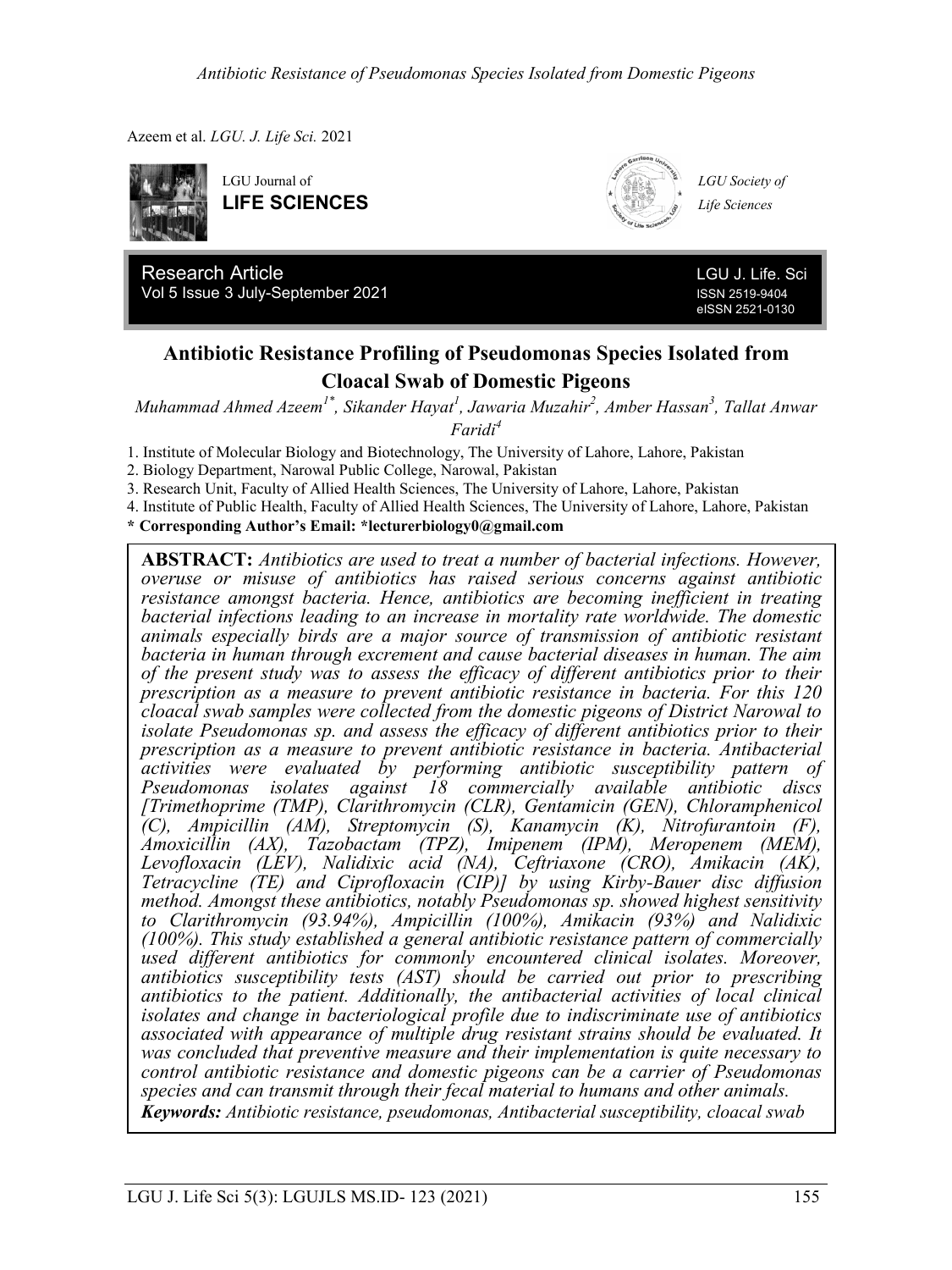# **INTRODUCTION**

Antibiotics are the foremost antibacterial chemicals for curing bacterial infections and are broadly used in the treatment and elimination of bacterial diseases (Anupurba et al., 2003). They perform their activity by destroying or inhibiting the growth of bacteria. Antibiotics are not only effective in fighting against microbial infections but also effective in controlling the bacterial infections (Baddour et al., 2006). However, overuse and misuse of antibiotics, poor hygiene and contamination control mechanisms had led to antibiotic resistance in bacteria [\(Shaikh, 2017\)](#page-6-0). Nowadays, infectious pathogens in wild life have become increasingly important throughout the world, as they have substantial impacts on human health and agricultural production [\(Kabir, 2016\)](#page-8-0). Transmission of various bacterial pathogen from free living birds to humans have been reported such as *E. coli, Pseudomonas aeruginosa*, *Klebsiella* spp., *Salmonella* spp., *Pasteurella* spp., *S. aureus* and *Proteus* spp. were recovered from hoopoe, ibis, sparrow, doves and quails with variable rates (Effat and Moursi, 2005; Hedawy and El-Shorbagy, 2007).

Various species of free living birds, because of their propensity to nest and roost near human activity, may harbor and disseminate various species of bacterial microorganisms to domestic birds and animals [\(Abdallah and Khalil,](#page-6-1) [2016\)](#page-6-1). Undomesticated pigeons are

classified under the species *Columba livia* and belonging to the Columbidae family, and order Columbiformes. The present population of this species found in most cities are originated from caged and domesticated pigeons at least five thousand years ago in their native territory (Vasconcelos et al., 2018). Public initiated to take care for these birds and gave them food and provided a favorable environment for these birds to adapt. Currently, undomesticated pigeons are found in large numbers at public locations, and often in close contact with man [\(Gasparini](#page-7-0) et al., 2017).

*Pseudomonas aeruginosa* is the most prevalent bacterial species. It can be highly pathogenic causing 50-100% morbidity in experimentally inoculated 4 week old chicklings (Pike et al., 2017). *Pseudomonas aeruginosa* is a Gram negative, medium sized (0.5- 1.0 x 1.5- 5.0µm) bacteria that grows on common culture media usually producing a water soluble green pigment chemically madeup of fluorescein and pyocyanin and a specific plummy odor can often be recognized (Degaim et al., 2019). *Pseudomonas aeruginosa* is toxins producing pathogen which causes infections in stages: bacterial adherence, colonization, invasion and dissemination and systemic of toxemic disease (Prince et al., 1991).

Minimum 60 various types of human pathogens have been already isolated from birds. However, research performed with undomesticated pigeons aiming to determine their zoonotic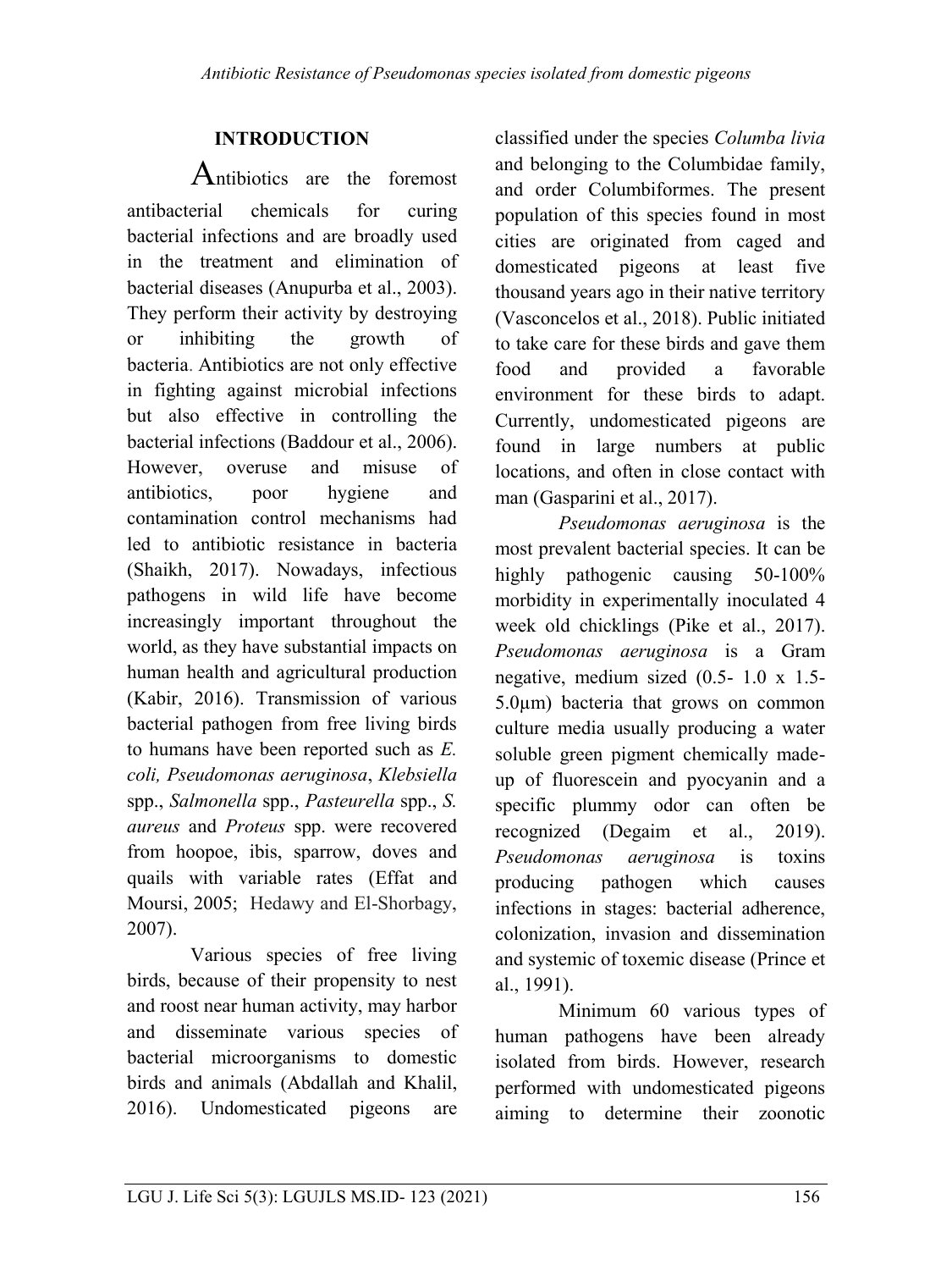potential in the prevalence of infections to humans are limited to the isolation of microorganisms, not considering pathological aspects of the infection in these birds (Benskin et al., 2009). In spite of being occurred and frequently isolated, the reports of conveyance of such pathogens to humans from pigeons are very rare, usually occurring with immunosuppressed persons (Haag-Wackernagel et al., 2004).

On the basis of these facts, the aim of the study was to fill knowledge gaps about the prevalence of the pathogen and related virulence factor in pigeon populations. To determine the extent to which pigeons might harbor pathogens and pose a risk to the human population in Pakistan, the pigeons around Narowal were screened for the presence of Pseudomonas as pathogens to public health. Therefore, the study aimed to describe naturally occurring infection of *Pseudomonas aeruginosa* and other species of pseudomonas in domestic pigeons (*Columba livia domestica*) from Narowal, Pakistan and to assess their antibiotic resistance patterns against different antibiotics.

# **MATERIALS AND METHODS**

A cross sectional study was conducted at Microbiology Department Sughra Shafi Medical Complex, Narowal, Punjab Pakistan. A total of 120 samples of domestic pigeons of both gender (Cloacal swabs) were collected from different areas of District Narowal, during a time span of one year. Data was analysed for mean and standard deviation by using SPSS (Statistical Package for Social Sciences) version 24.0.

## **Sample collection and processing**

Each sample was collected in a sterile container. The sample container was labeled with the details of source, date and time of collection and transported to laboratory for analysis within one hour of collection.

## **Isolation and Identification of**  *Pseudomonas*

After sample collection, samples were inoculated in Asparagine broth was used as enrichment media for *Pseudomonas* (Silva et al., 2011). Positive result was indicated by green color of broth. Positive samples were again inoculated on asparagine agar plates for the isolation and purification purpose. Firstly incubated plates were incubated for twenty-four hours at 37ºC. After incubation, isolated colonies were further purified using streak plate method.

## **Antibiotic Susceptibility Testing (AST)**

Kirby diffusion disc technique was performed to find out the antibiotic susceptibility pattern of isolated *Pseudomonas*. Following antibiotics were evaluated: Trimethoprime (TMP), Clarithromycin (CLR), Gentamicin (GEN), Chloramphenicol (C), Ampicillin (AM), Streptomycin (S), Nitrofurantoin (F), Amoxicillin (AX), Imipenem (IPM), Meropenem (MEM), Levofloxacin (LEV), Ciprofloxacin (CIP), Ceftriaxone (CRO), Amikacin (AK), Kanamycin (K), Ampicillin (AM), Tetracycline (TE), Nalidixic acid (NA), Tazobactam (TPZ)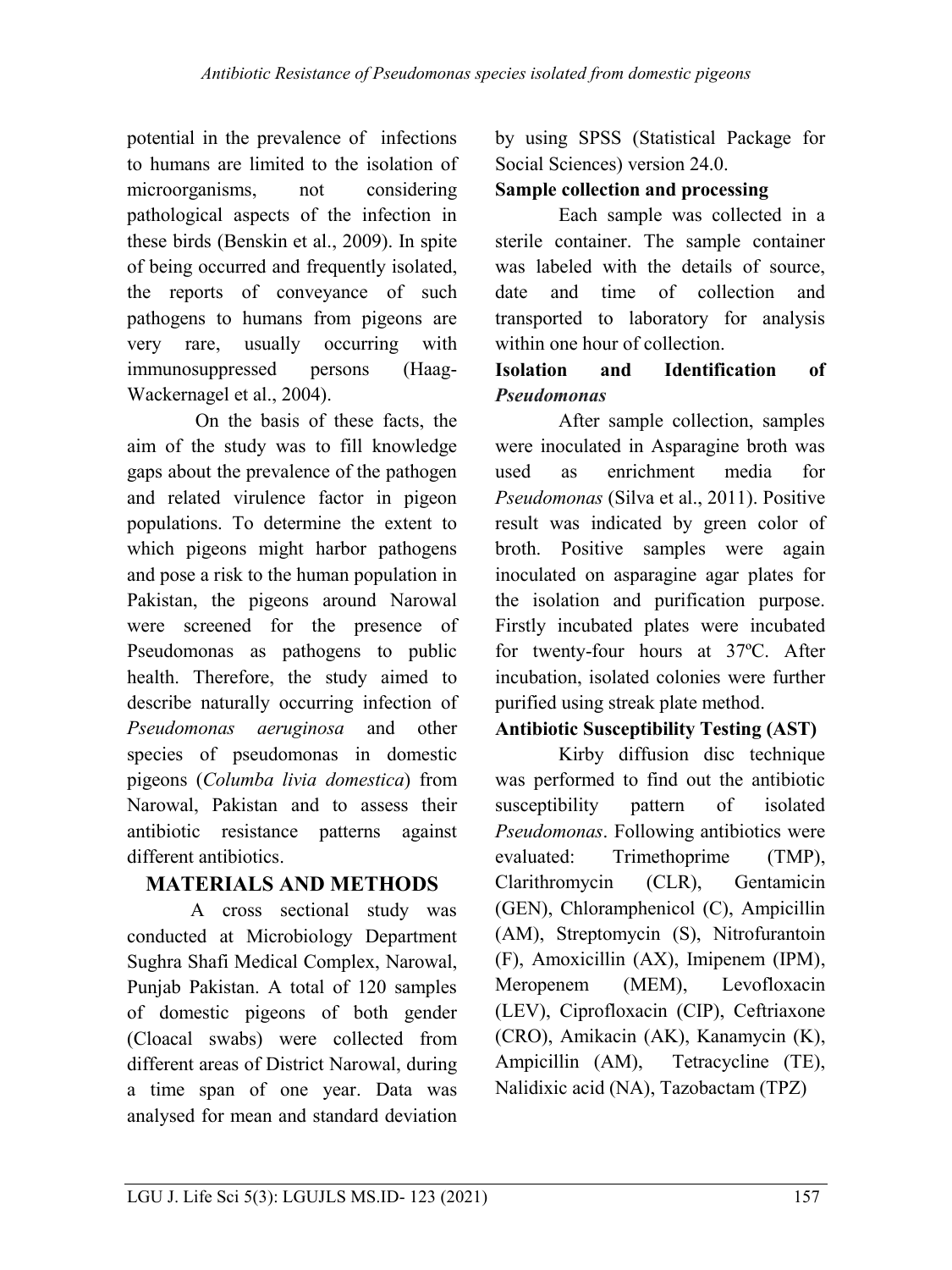#### **Results**

Results were interpreted as resistant (R), sensitive (S) and intermediate (I). The antibacterial susceptibility pattern of different antibiotics was summarized in table 1. The antibacterial susceptibility pattern showed that 6.06% (n=2) *Pseudomonas* species were resistant while 93.94% (n=31) were sensitive towards Trimathoprim (TMP) and Clarithromycin (CLR) respectively. The antibacterial activity of antibiotic Gentamicin (CN) against *Pseudomonas* sp. showed antibacterial susceptibility pattern as intermediate 27.27% (n=9), resistance  $(18.18\% \text{ n=6})$  and sensitivity of 54.55% (n=18). It was noticed that antibacterial activity of antibiotic Chloramphenicol (C) against *Pseudomonas* was 18.18% (n=6), 60.61% (n=20) showed intermediate growth and 21.21% (n=7) showed sensitivity. The antibacterial susceptibility pattern of Ampicilin (AM) against *Pseudomonas* revealed 100% (n=33) resistant. The antibacterial susceptibility pattern of Streptomycin (S) had shown that 36.36% (n=12) intermediate growth, 57.58% (n=19) resistance and 6.06% (n=2) shown sensitivity against *Pseudomonas*. The antibacterial activity of antibiotic Nitrofurantoin (F) against *Pseudomonas* was 81.82% (n=27) with resistance and 18.18% (n=6) showed sensitivity whereas no intermediate growth was recorded.

The antibacterial activity of antibiotic Amoxicilin (AX) against *Pseudomonas* showed 100% (n=33) resistance and no intermediate and sensitivity growth was recorded. The antibacterial activity of antibiotic Tazobactam (TPZ) against 36.36% (n=12) were with intermediate growth, 57.58% (n=19) were showed resistance and 6.06% (n=2) showed sensitivity. The antibacterial susceptibility pattern of Imipenem (IPM) had shown that 18.18% (n=6) *Pseudomonas* species showed intermediate growth, 33.33% (n=11) showed resistance and 48.48% (n=16) showed sensitivity. The antibacterial activity of antibiotic Meropenem (MEM) of *Pseudomonas* showed 54.55% (n=18) intermediate growth, 33.33% (n=11) showed resistance and 12.12% (n=4) showed sensitivity. The antibacterial activity of antibiotic Levofloxacin (LEV) against *Pseudomonas* 42.42% (n=14) showed intermediate growth 33.33% (n=11) showed resistance and 24.24% (n=8) showed sensitivity. The antibacterial activity of antibiotic Ciprofloxacin (CIP) against *Pseudomonas* sp. 8.06% (n=2) were showing intermediate 51.52% (n=17) were showing resistance and  $42.42\%$  (n=14) were showing sensitivity. The antibacterial activity of antibiotic Ceftriaxone (CRO) against *Pseudomonas* is of *Pseudomonas* 6.06% (n=2) were showing intermediate 93.94% (n=31) were showing resistance and whereas *Pseudomonas* does not shown any sensitivity. The antibacterial activity of antibiotic Amikacin (AK) against *Pseudomonas* sp. was 100.00% (n=33) were showing sensitivity and whereas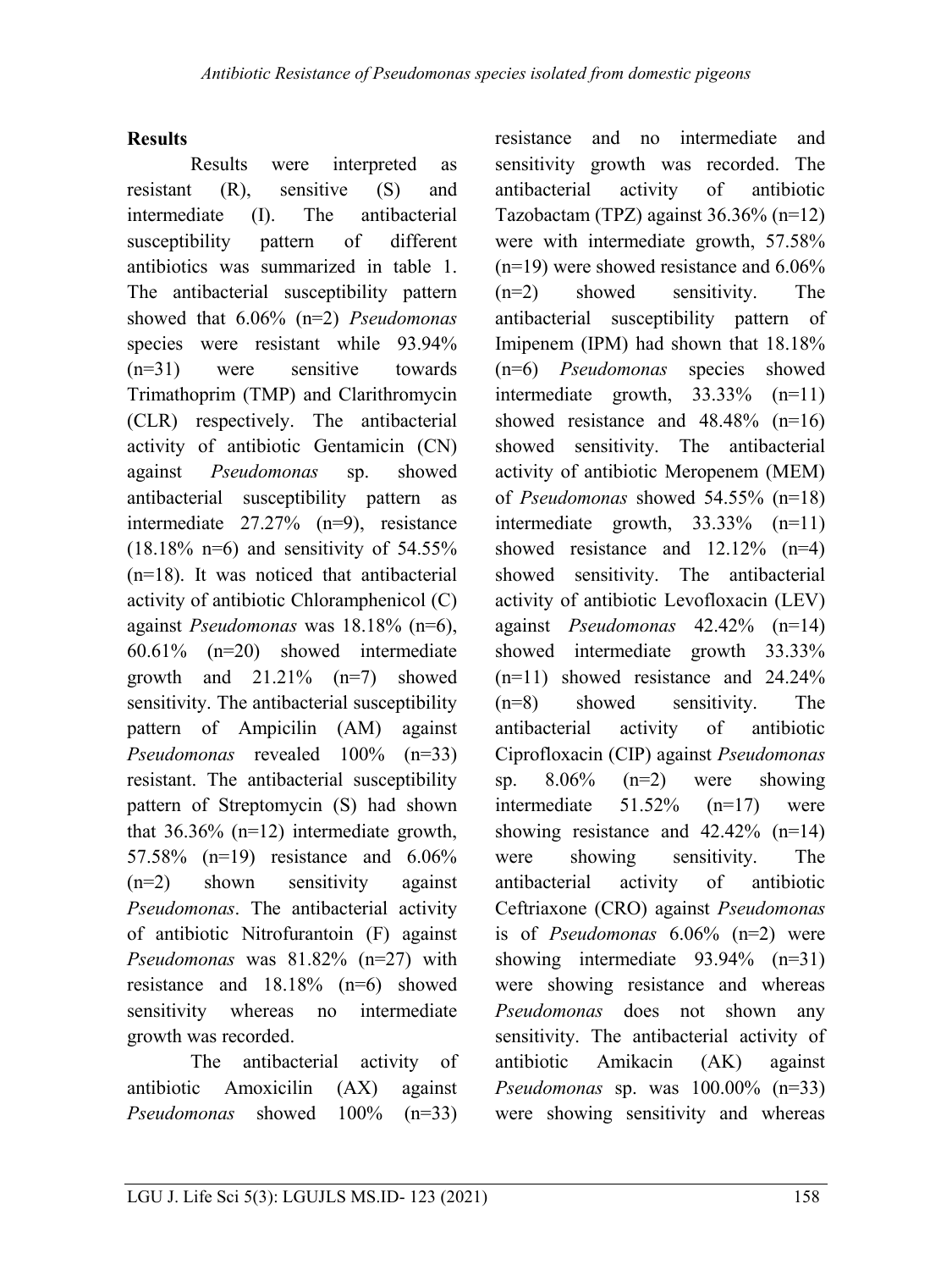*Pseudomonas* sp. did not show any Resistant and intermediate growth. The antibacterial activity of antibiotic Kanamycin (K) against *Pseudomonas* was 9.09% (n=3) were showing intermediate 36.36% (n=12) were showing resistance and 54.55% (n=18) were showing sensitivity. The antibacterial activity of antibiotic Tetracyclin (TE) against *Pseudomonas* was 6.06% (n=2) were showing intermediate 51.52% (n=17) were showing resistance and 42.42% (n=14) were showing sensitivity. The antibacterial activity of antibiotic Nalidixic Acid (NA) against *Pseudomonas* 93.94% (n=31) were

showing resistance and 5.05% (n=2) were showing sensitivity. Whereas, *Pseudomonas* sp. did not show any intermediate growth.

Fig. 1 showed the sensitivity of *pseudomonas* sp. against different tested antibiotics. Amikacin (AK), Trimethoprime (TMP) and Clarithromycin (CLR) were noticed as most effective against concerned bacteria whereas Fig. 2 showed the resistance pattern of *pseudomonas* species against tested antibiotics. Results revealed that majority of tested antibiotic have very low antibiotic efficacy against isolates.

| Table 1. Antibiotic resistance profiling of <i>Pseudomonas</i> species isolated from cloacal |  |
|----------------------------------------------------------------------------------------------|--|
| swab of domestic pigeons                                                                     |  |

| Antibiotic           | <b>Sensitive</b> | Intermediate | <b>Resistant</b> |
|----------------------|------------------|--------------|------------------|
| Trimethoprime (TMP)  | 93.94%           | ND           | 6.06%            |
| Clarithromycin (CLR) | 93.94%           | ND           | 6.06%            |
| Gentamicin (GEN)     | 54.55%           | 27.27%       | 18.18%           |
| Chloramphenicol (C)  | 21.21%           | 18.18%       | 60.61%           |
| Ampicillin (AM)      | ND               | ND           | 100%             |
| Streptomycin (S)     | 6.06%            | 36.36%       | 57.58%           |
| Nitrofurantion (F)   | 18.18%           | ND           | 81.82%           |
| Amoxicillin (AX)     | ND               | ND           | 100%             |
| Tazobactam (TPZ)     | 6.06%            | 36.36%       | 57.58%           |
| Imipenem (IPM)       | 48.48%           | 18.18%       | 33.33%           |
| Meropenem (MEM)      | 12.12%           | 54.55%       | 33.33%           |
| Levofloxacin (LEV)   | 24.24%           | 42.42%       | 33.33%           |
| Ciprofloxacin (CIP)  | 42.42%           | 8.06%        | 51.58%           |
| Ceftriaxone (CRO)    | ND               | 6.06%        | 93.94%           |
| Amikacin (AK)        | 100%             | ND           | ND               |
| Kanamycin (K)        | 54.55%           | 9.09%        | 36.36%           |
| Tetracyclin (TE)     | 42.42%           | 6.06%        | 51.52%           |
| Nalidix Acid (NA)    | 5.05%            | ND           | 93.94%           |

Abbreviation: Not Detected (ND)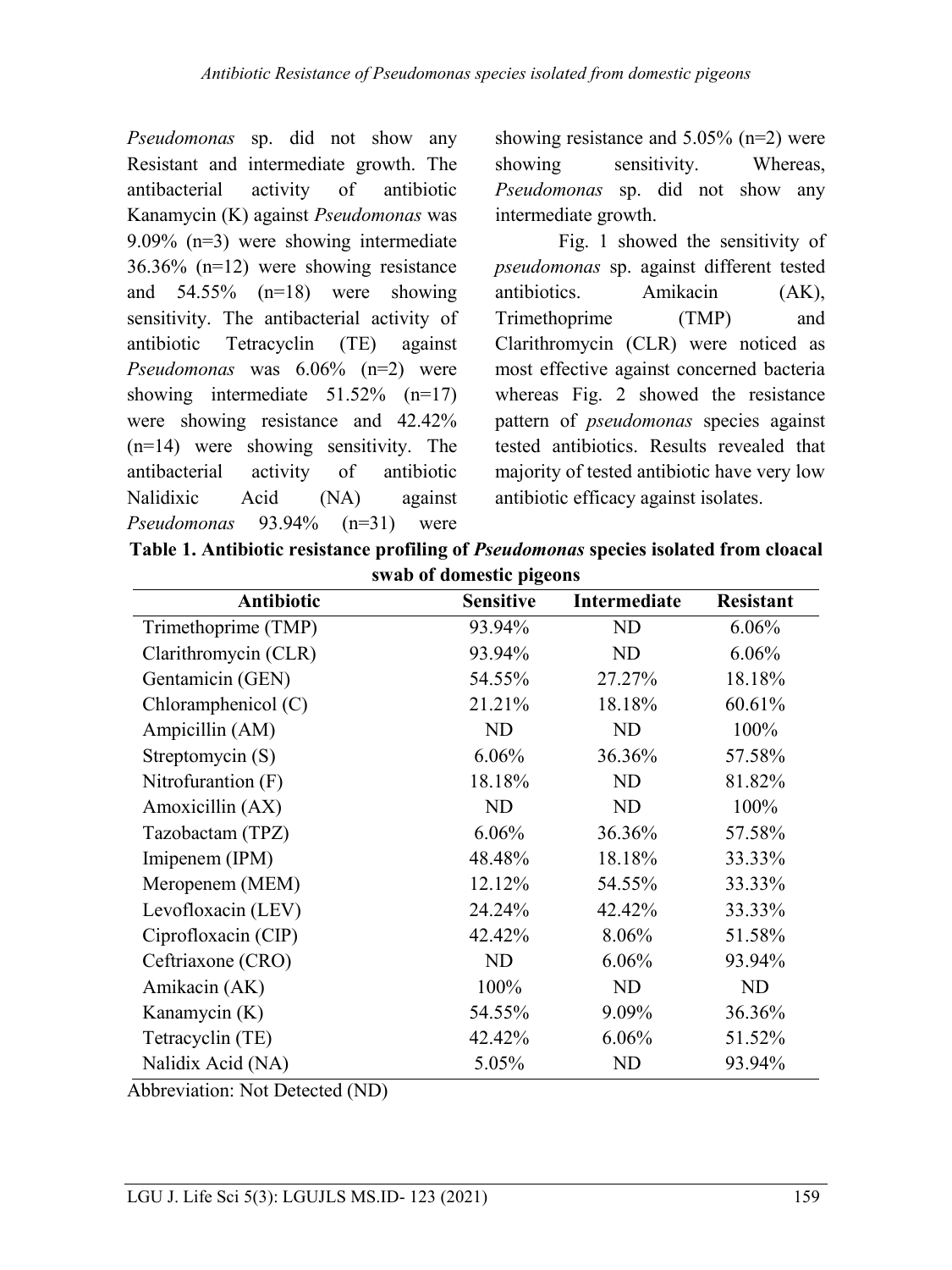

**Fig. 1. Comparative sensitivity of different antibiotics against** *Pseudomonas*



**Fig. 2. Comparative Resistance of Pseudomonas against antibiotics**

#### **DISCUSSION**

In this study, 120 cloacal swab samples were collected from the domestic pigeons of District Narowal. Clinical isolates of *Pseudomonas* sp. were obtained from 33 (27.5%) samples which were identified through conventional culture and biochemical tests. *Pseudomonas* species were the most common bacteria and is found in 7.8% of related species of birds. Aerobic bacteria were reported in the microbiota of the large intestine of many animals as well as humans (Lister et al., 2009). *Pseudomonas* species were also found in birds and under favorable conditions they developed a symbiotic relationship. It may be associated with many infectious conditions e.g. rhinitis, sinusitis, laryngitis, septicemia and hemorrhagic enteritis (Bailey et al., 2009).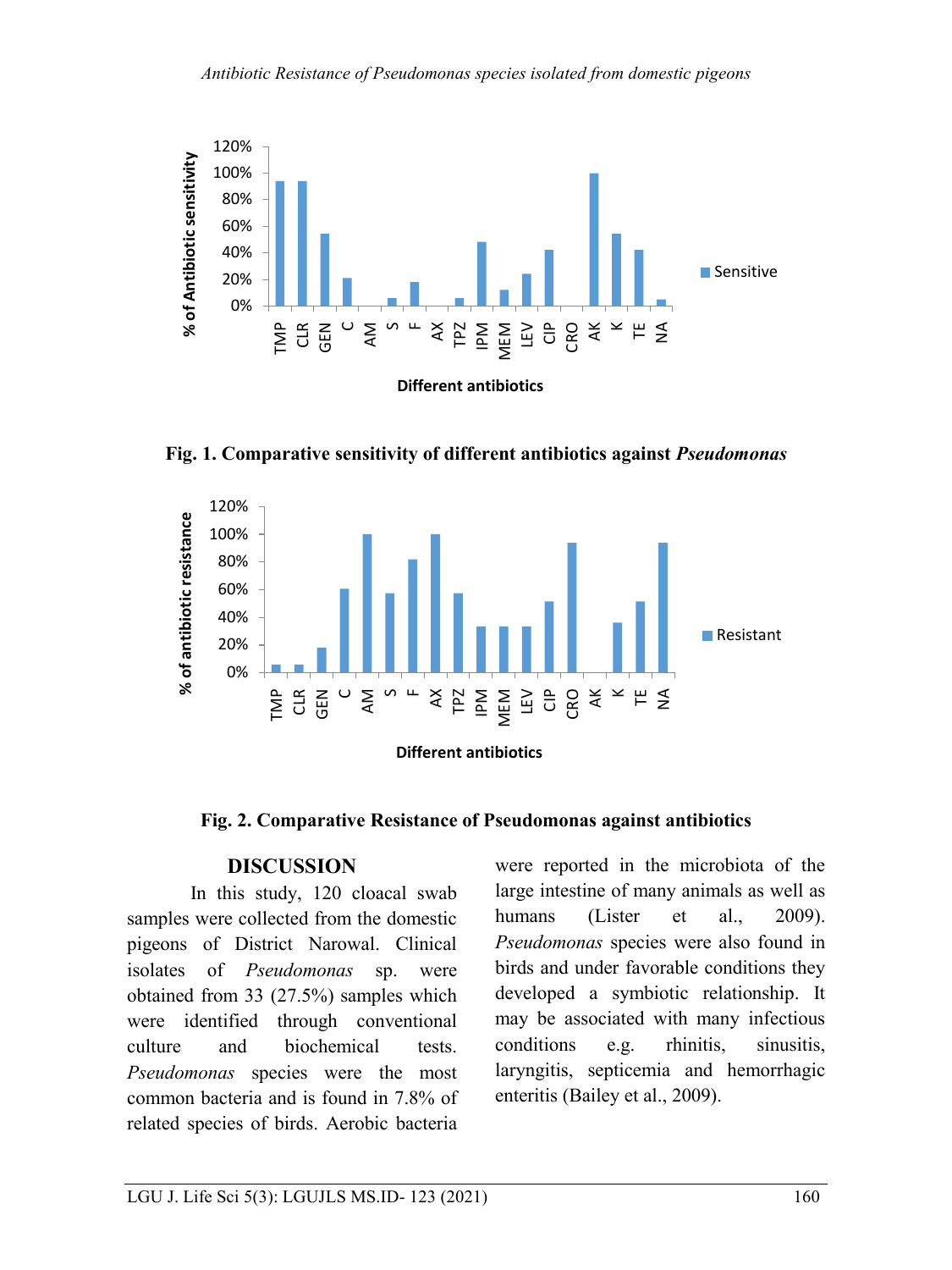This study aimed to test various antibiotics for antibacterial activity against isolated *Pseudomonas species*. Primarily, the purpose was to compare the antibacterial activities of these antibiotics against *Pseudomonas* isolates.

To the best of our knowledge, studies on AMR profiles of these microorganisms in related birds in companionship are not available. There is possibility to transmit infections and resistant traits to other species and also to humans, making it a concern for public health that needs attention. In a previous study, *Pseudomonas aeruginosa* was found in 7% of the birds of prey with blood infections (Vidal et al., 2017) and oral lesions while in our study, the frequency was 25%, even in healthy birds. Mostly, the bacterial strains showed resistance to all the antibiotics while only one showed resistance to gentamicin. In contrast, the above study reported 100% resistance to clindamycin and 21% to gentamicin.

Before selecting an antibiotic for any bacterial infection, the information for antibiotic susceptibility test (AST) should be collected [\(Arayne](#page-6-0) et al., 2002). Accurate performance of susceptibility tests were very important to obtain good results in accordance with the condition and treatment (Ryan, 1970). These symbiotic and opportunistic bacteria were critical and its important to have identification of new antibiotics to cope with MDR properties (Pragasam, 2018). AST should be applied before prescribing the antibiotics to patients. Furthermore implementation of preventive measures was recommended for the control and prevention of antibacterial resistance. This study helped in establishing a general antibiotic resistance pattern of currently in use different antibiotics for commonly encountered clinical infections caused by *Pseudomonas sp.* A study is recommended in future to evaluate the antibacterial activities of local clinical isolates and also subsequently identify change in bacteriological profile due to indiscriminate usage of antibiotics associated with the appearance of multiple drug resistant strains.

## **CONCLUSION**

On the basis of this study, it was concluded that domestic pigeons can be a carrier of *Pseudomonas* species and can transmit through their fecal material to humans and other animals. Preventive measures must be taken to avoid transmission. Moreover, Trimethoprime and Clarithromycin were best to use as both showed least resistances as compared to all other antibiotics.

## <span id="page-6-0"></span>**REFERENCES**

- <span id="page-6-1"></span>1. Abdallah SM, Khalil SA (2016). Molecular studies on *Escherichia coli* serotypes in Zoo birds. Alex. J. Vet. Sci., 51(2).
- 2. Anupurba S, Sen MR, Nath G, Sharma BM, Gulati AK, Mohapatra TM (2003). Prevalence of methicillin resistant *Staphylococcus* aureus in a tertiary referral hospital in eastern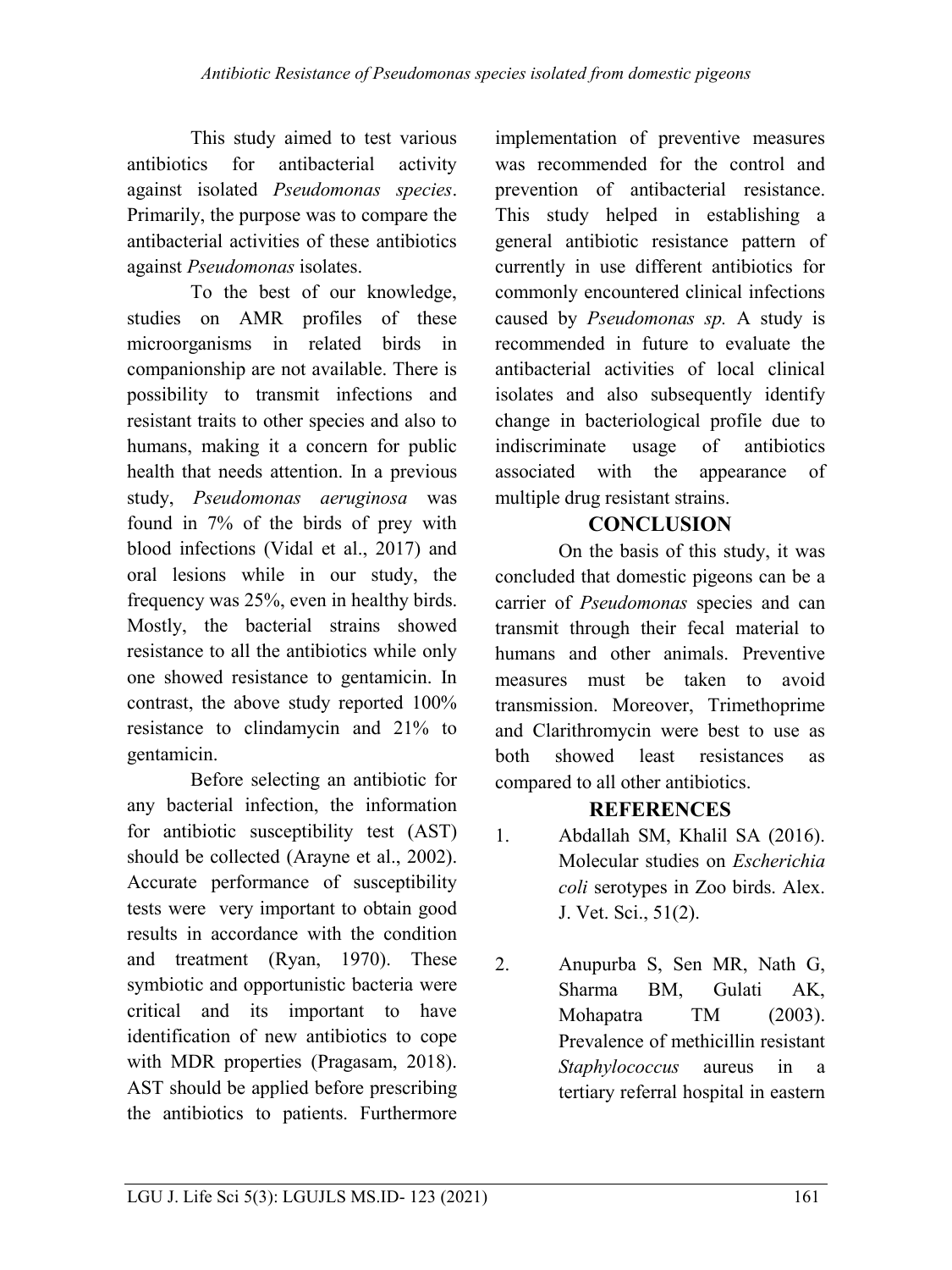Uttar Pradesh. Indian J. Med. Microbiol., 21(1): 49.

- 3. Arayne MS, Sultana NA, Khanum FO, Ali MA (2002). Antibacterial studies of cefixime copper, zinc and cadmium complexes. Pak. J. Pharm. Sci.,  $15: 1-8.$
- 4. Baddour MM, Abuelkheir MM, Fatani AJ (2006). Trends in antibiotic susceptibility patterns and epidemiology of MRSA isolates from several hospitals in Riyadh, Saudi Arabia. Ann.Clin. Microbiol. Antimicrobials, 5(1): 1-1.
- 5. Bailey B, Templeton A, Staudigel H, Tebo BM (2009). Utilization of substrate components during basaltic glass colonization by *Pseudomonas* and *Shewanella* isolates. Geomicrobiol. J., 26(8): 648-656.
- 6. Bailey TA, Silvanose CD, Naldo JN, Howlett JH (2000). *Pseudomonas aeruginosa* infections in kori bustards (Ardeotis kori). Avian Pathol., 29(1): 41-4.
- 7. Benskin CM, Wilson K, Jones K, Hartley IR (2009). Bacterial pathogens in wild birds: a review of the frequency and effects of

infection. Biol. Rev., 84(3): 349- 73.

- 8. Degaim ZD, Al-Malk HK, Nassar AM, Nasir AA (2019). Molecular detection of two virulence factors of *Pseudomonas aeruginosa* isolated from burn patients. Uni. Thi-Qar J. Sci., 7(1): 62-65.
- 9. Effat, A., Moursi, M. (2005). Role of wild birds in transmission of protozoa and bacterial pathogens to domesticated birds in Ismailia province. Journal of Egypt. Veterinary Medicine Association, 65, 297-325.
- <span id="page-7-0"></span>10. Gasparini J, Dauphin L, Favrelière J, Frantz A, Jacquin L, Récapet C, Prévot AC (2017). Effects of confinement on body mass and site fidelity of feral pigeons during the setting-up of pigeon houses. bioRxiv. 194043.
- 11. Haag-Wackernagel D, Moch H (2004). Health hazards posed by feral pigeons. Journal of Infection. 48(4): 307-313.
- 12. Hedawy KA, El-Shorbagy MM (2007). Role of some wild birds in transmitting some Bacterial agents among poultry farms in Sohag Governorate. Assuit Vet. Med. J. 53:251-7.